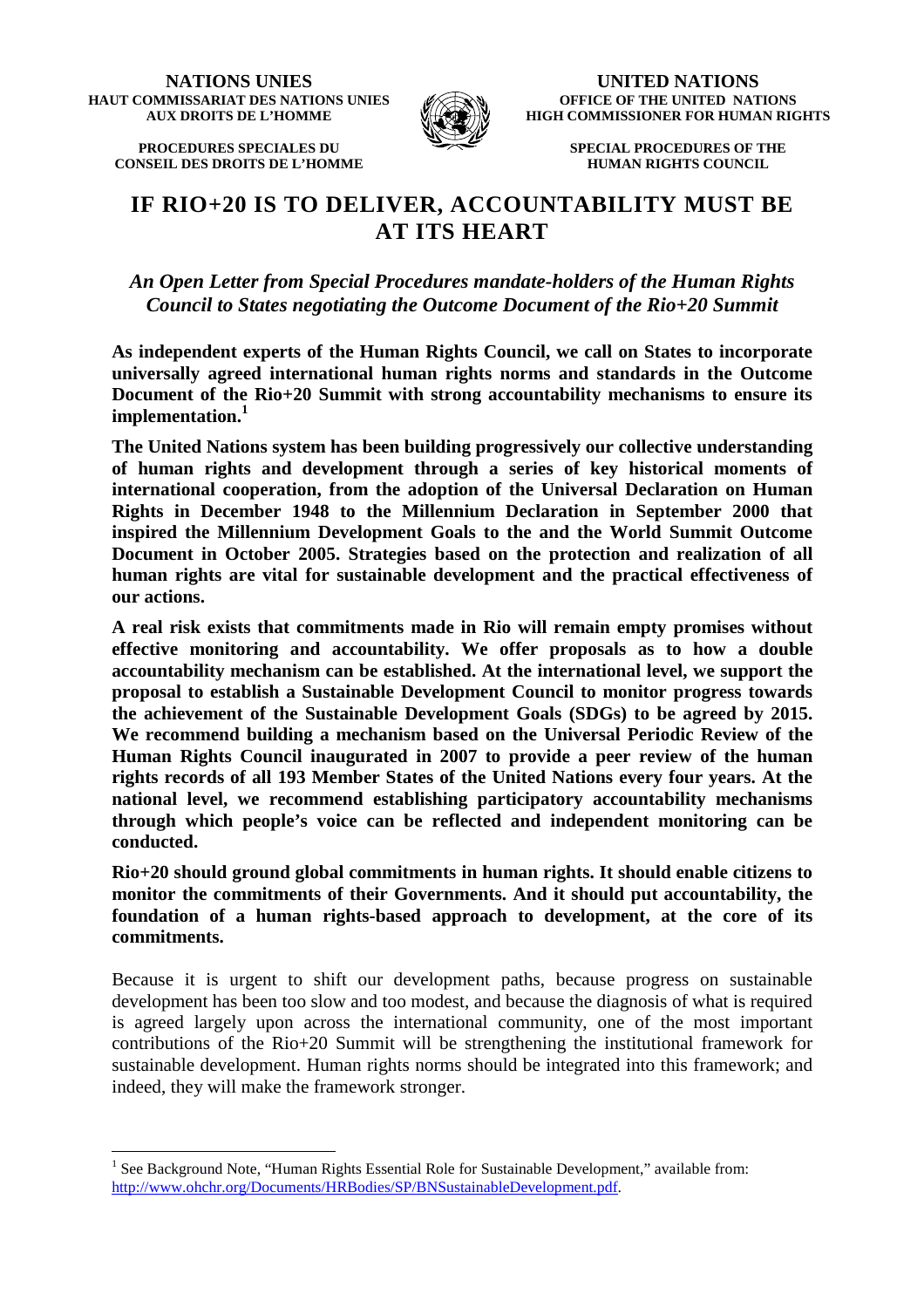The scientists working on the issues discussed at the 1992 Rio Summit – climate change, the loss of biodiversity, the exhaustion of natural resources, the limits of the planet – are now calling for a "constitutional moment" similar to the post-World War II period when the United Nations and Bretton Woods institutions were created. According to the International Council for Science that represents science bodies in 140 countries, "stark increases in natural disasters, food and water security problems and biodiversity loss are just part of the evidence that humanity may be crossing planetary boundaries and approaching dangerous tipping points. An effective environmental governance system needs to be instituted soon."<sup>2</sup> These leading scientists call for new institutions – for example an environmental equivalent to the Security Council – endowed with sufficient powers to keep us from approaching undesirable tipping points.

We share their concern that we are fast approaching these tipping points and that, in fact, some have been passed already. We are concerned that few States are ready to enter into new binding international legal agreements, when there is broad consensus among scientists that new enforceable international norms are required. We support the proposal to establish a Sustainable Development Council to succeed the Commission for Sustainable Development and to monitor progress towards the achievement of the Sustainable Development Goals (SDGs) to be agreed by 2015. We believe, however, that a key set of principles and conditions should be established if this Council and these goals are to be effective. **Below are three proposals for a more ambitious Rio+20 Summit.**

## **Proposal 1: Frame Rio+20 in all human rights**

We call on States to integrate in the Rio+20 Outcome Document the second recommendation of the report of the Secretary-General's High-level Panel on Global Sustainability that "Governments should respect, protect and provide for [or fulfil] human rights." **The Rio+20 Outcome document should integrate specific references to all human rights, which are interdependent and mutually reinforcing,** complementing the two existing references to the right to food<sup>3</sup> and the right to safe and clean drinking water<sup>4</sup>. We further call on States to integrate a gender perspective in the Rio+20 process to ensure that commitments on gender equality and gender mainstreaming translate into action. This would ensure that Member States commit to full coherence between Rio+20 commitments on the one hand, and their solemn human rights obligations on the other. $5$ 

## **Proposal 2: Define commitments and measures of success in a participatory way**

In the context of the proposed Sustainable Development Goals that should complement and strengthen the MDGs in the post 2015- development (para. 108 of the Zero Draft), we call on States to **define the indicators and measures to evaluate implementation of the commitments emanating from the Rio+20 Summit through an inclusive, transparent and participatory process with all relevant stakeholders, including civil society.**

 $\overline{a}$ 

5 Similarly, full coherence should be ensured between Rio+20 commitments and the human rights responsibilities of business enterprises. See Background Note, "Rio+20 must be aligned with UN Guiding Principles on Business and Human Rights," available from:

```
http://www.ohchr.org/Documents/HRBodies/SP/BNUNGuidingPrinciplesBusinessHR.pdf.
```
 $2$  International Geosphere-Biosphere Programme, "Governance experts warn UN overhaul required to govern earth system," Press release, 23 November 2011.

 $3$  See Background Note, "The Right to Food as a Global Goal," available from: http://www.ohchr.org/Documents/HRBodies/SP/BNRighttoFood.pdf.

<sup>&</sup>lt;sup>4</sup> See Background Note, "The Human Right to Water and Sanitation for All," available from: http://www.ohchr.org/Documents/HRBodies/SP/BNRighttoWater.pdf.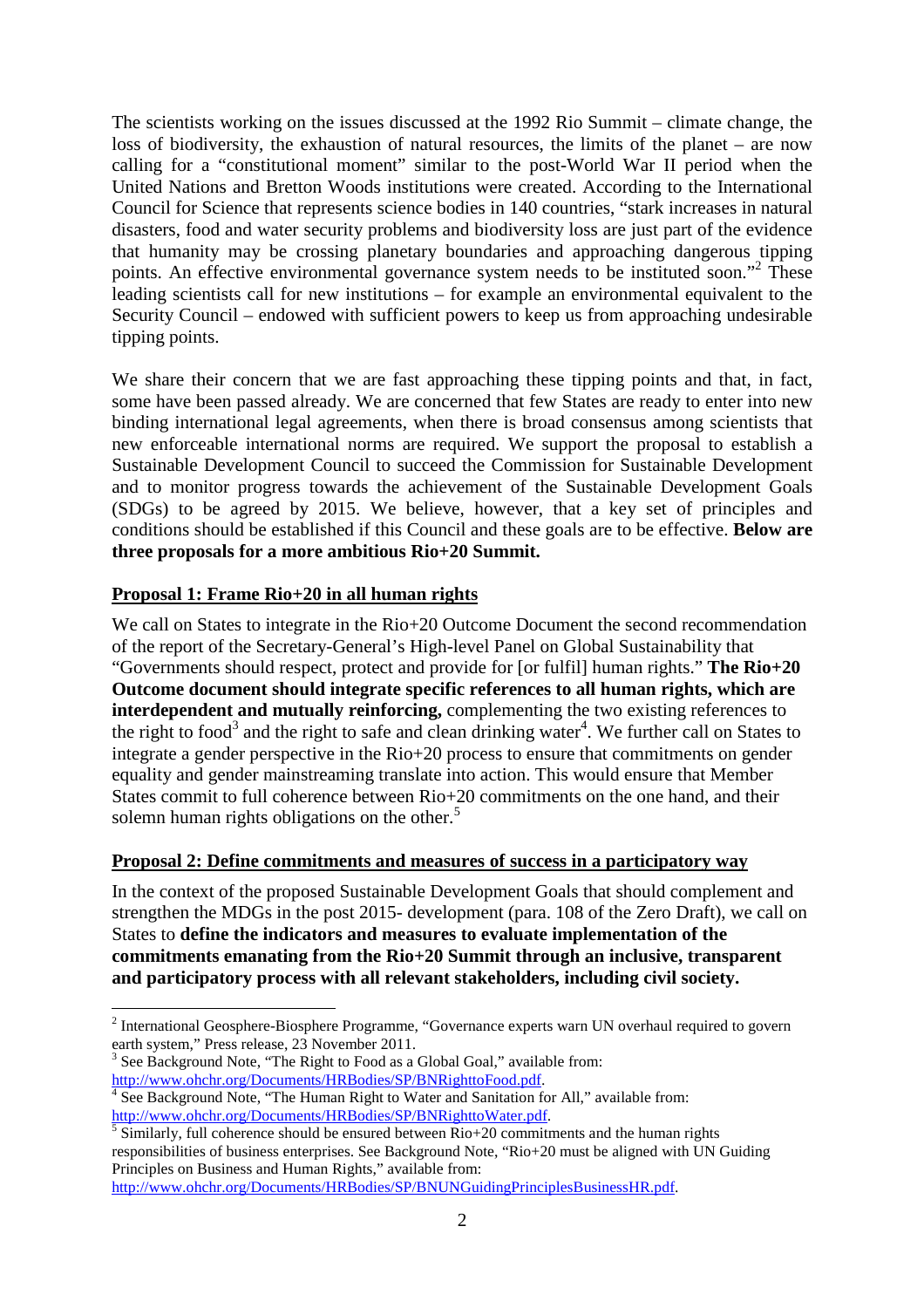Some groups, particularly the poorest in the global South and those whose livelihoods depend on access to natural resources, including local communities, subsistence farmers and indigenous peoples, are most severely affected by current global crises (e.g., climate shocks, price volatility of food and energy, desertification, loss of biodiversity) and their consequences. Often, these individuals know which solutions will work best for them. Only by listening to them and by accepting accountability and implementation responsibilities will we be able to make significant progress towards more sustainable modes of production and consumption.

Where clear mechanisms for engagement of civil society have been established at global level, such as in the Rome-based Committee on World Food Security,<sup>6</sup> international cooperation has proven to improve significantly. Participatory mechanisms at the national level can also yield benefits: such mechanisms enable States to gain from the experiences and insights of a larger pool of those concerned with the many dimensions of sustainable development, and result in more innovations and better knowledge dissemination. Such mechanisms ensure that policies and programmes empower the poor and are truly responsive to the needs of marginalized groups, which is vital to poverty alleviation<sup>7</sup>.

#### **Proposal 3: Accountability mechanisms for Rio+20 commitments**

Given the nature of the issues at stake, many of which have an international dimension, we propose that accountability should be established at both international and domestic levels.

#### **3A: An international review mechanism**

 $\overline{a}$ 

We call on the proposed Sustainable Development Council to **monitor, on the basis of agreed indicators, progress on the Sustainable Development Goals** in a similar process to the Universal Periodic Review inaugurated by the Human Rights Council.

The Universal Periodic Review (UPR) is a process involving a peer review of the human rights records of each United Nations Member State every four years. This State-driven process conducted within the Human Rights Council provides an opportunity for States to explain how they are working to improve the human rights situation in their countries.<sup>8</sup> The Universal Declaration of Human Rights and the international human rights treaties ratified by the country forms the baseline of the review and the UPR culminates with recommendations to the State under consideration, which it may accept or reject.

The success of the UPR largely rests on the fact that, beyond "national reports" prepared by the State concerned, the Human Rights Council considers as well "compilations of United Nations information" prepared by the Office of the High Commissioner for Human Rights, drawing from information emanating from the United Nations human rights monitoring mechanisms and other United Nations entities, and "summaries of stakeholders' information"

<sup>&</sup>lt;sup>6</sup> See note 3, above, for proposals on the relationship between Rio+20 and the Committee on World Food Security.

<sup>&</sup>lt;sup>7</sup> See Background Note, "The Role of Comprehensive Rights-Based Social Protection in Facilitating Equitable and Sustainable Development," available from:

http://www.ohchr.org/Documents/HRBodies/SP/BNComprehensiveRightsSustainableDevelopment.pdf.

 $8$  The UPR was established through the General Assembly resolution 60/251, which also created the Human Rights Council. In October 2011, the consideration of Haiti marked the end of the first cycle of the UPR, with all 193 Member States having had their human rights records peer reviewed. For more information, see http://www.ohchr.org/EN/HRBodies/UPR/Pages/BasicFacts.aspx.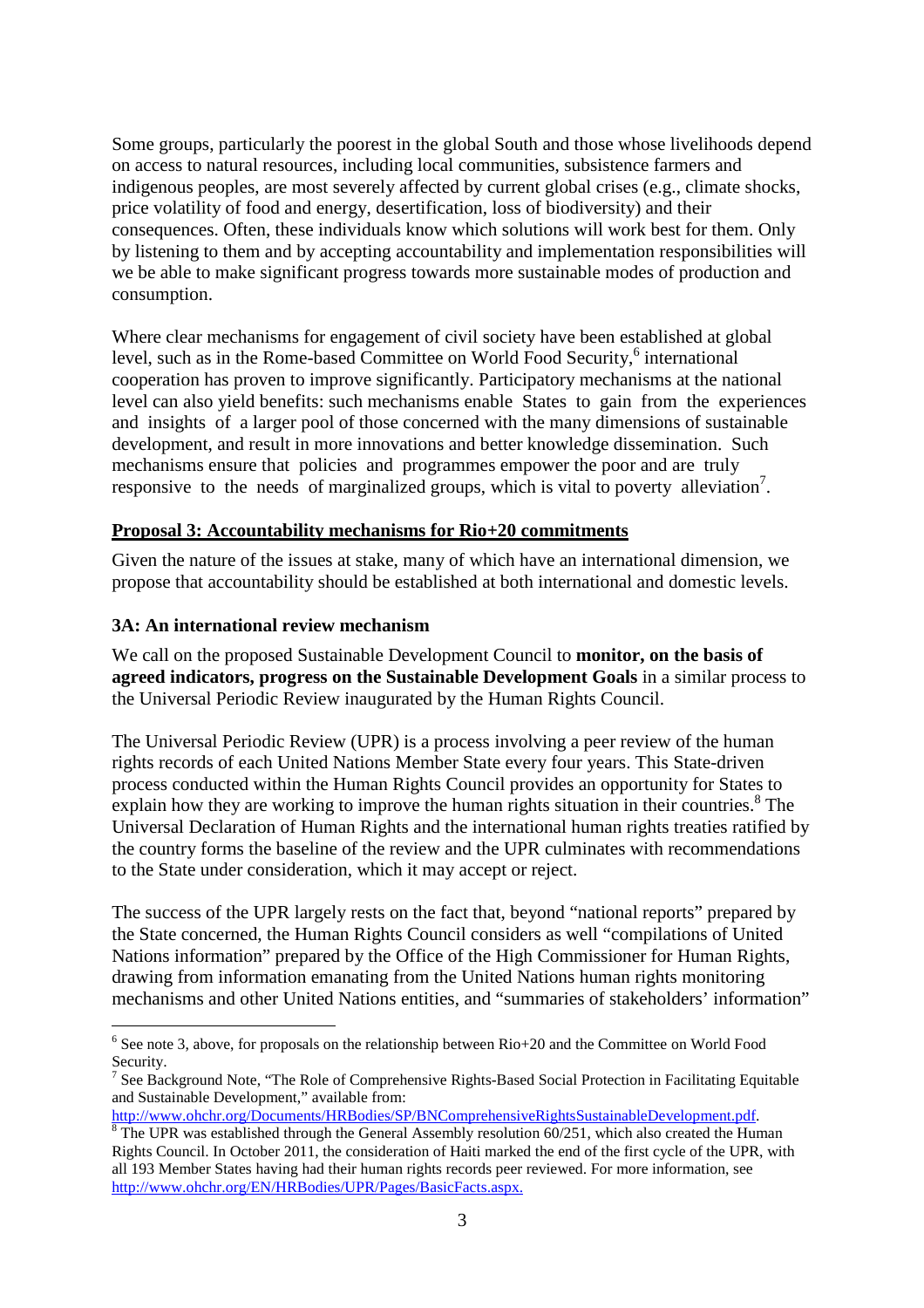based on information provided by non-governmental organizations, national human rights institutions and other actors (e.g., regional organizations, research institutions). In other terms, the UPR is a peer review process grounded in State reporting and in independent monitoring, which helps to ensure equality of treatment between States and quality of the process of review.

The UPR has provided a framework for exchange and dialogue at the national level across State structures as well as between the State and civil society. It also provides an opportunity for States to share best practices and has stimulated bilateral cooperation and exchanges.

We encourage States to consider creating a similar mechanism for the commitments to be made in Rio. Given the many international dimensions of sustainable development, specific focus should be placed on the duty of international assistance and cooperation in solving international problems of an economic, social, cultural or humanitarian character and on the extraterritorial human rights obligations of States.

### **Proposal 3B: National accountability mechanism**

We call on States to **establish national-level accountability mechanisms to ensure commitments made in Rio+20 are fulfilled**. These mechanisms should include independent monitoring that enables civil society participation not only in defining the indicators to measure progress, but also in providing information to evaluate implementation. Countries that have established independent bodies to assess the enjoyment of human rights (e.g., the South African Human Rights Commission) or national institutions with balanced representation that includes both government officials and representatives of civil society to address other major issues (e.g., the Brazilian National Council on Food and Nutrition Security) have seen the concrete benefits of enabling people to hold public authorities accountable for failure to take action. In countries where such mechanisms already exist, we call on States to provide authority and resources for these bodies to monitor the implementation of the Rio+20 commitments. While some States may be wary of such mechanisms, viewing them as creating additional burdens, the reality of our experience is that empowering people contributes to lasting success.

Institutions in which civil society has a voice and include mechanisms that ensure an independent monitoring of progress towards agreed targets enable States to better understand the nature of the challenges faced, and to change policies that do not produce results. Conversely, policies not informed by the views of those they seek to serve or not monitored often are inefficient and short-lived. We strongly believe that we cannot work for the people without the people.

National accountability mechanisms would enable a structured dialogue at national level between governments and their constituencies, which would coordinate with the international human rights system and feed into the international review mechanism. Collective learning and the dissemination of best practices would be encouraged at domestic and international levels.

**We call on States to capitalize on the remaining months of the "Race to Rio" to agree on the abovementioned proposals. We need action now. We stand ready to assist States to take the necessary steps towards a world that each human being deserves – and more accountable governance, we believe, is key to achieving that objective.**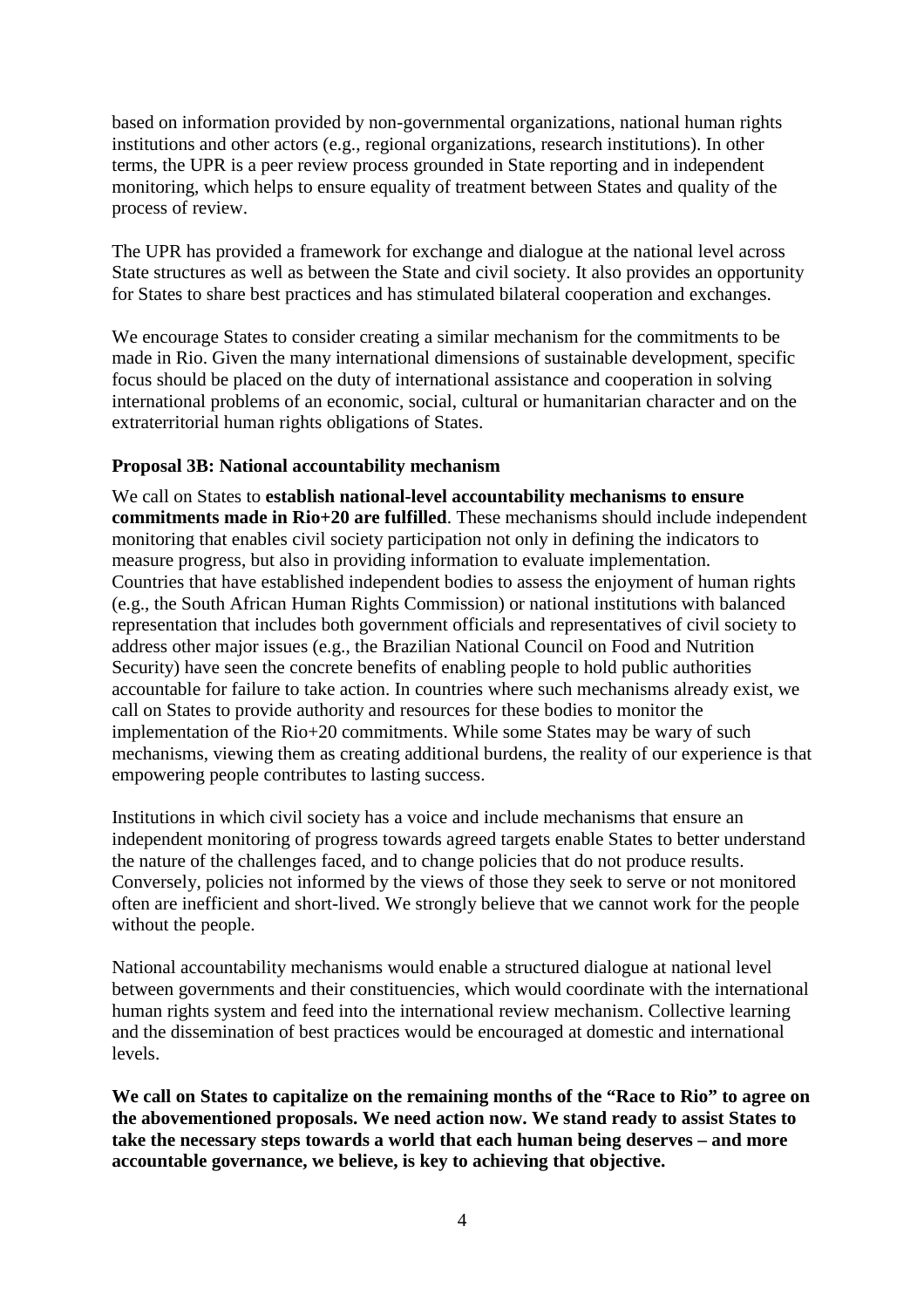m n us

*Olivier De Schutter Special Rapporteur on the right to food* 

Catarine de Majuais

*Catarina de Alburquerque Special Rapporteur on the human rights to safe drinking water and sanitation*

Conjan

*Chaloka Beyani Special Rapporteur on the human rights of internally displaced persons*



*François Crépeau Special Rapporteur on the human rights of migrants*



*Virginia Dandan Independent Expert on human rights and international solidarity*

callygr

*Calin Georgescu Special Rapporteur on the implications for human rights of the environmentally sound management and disposal of hazardous substances and wastes* 

*Anand Grover Special Rapporteur on the right of everyone to the enjoyment of the highest attainable standard of physical and mental health*

12 earlie

*Rita Izsak Independent Expert on minority issues*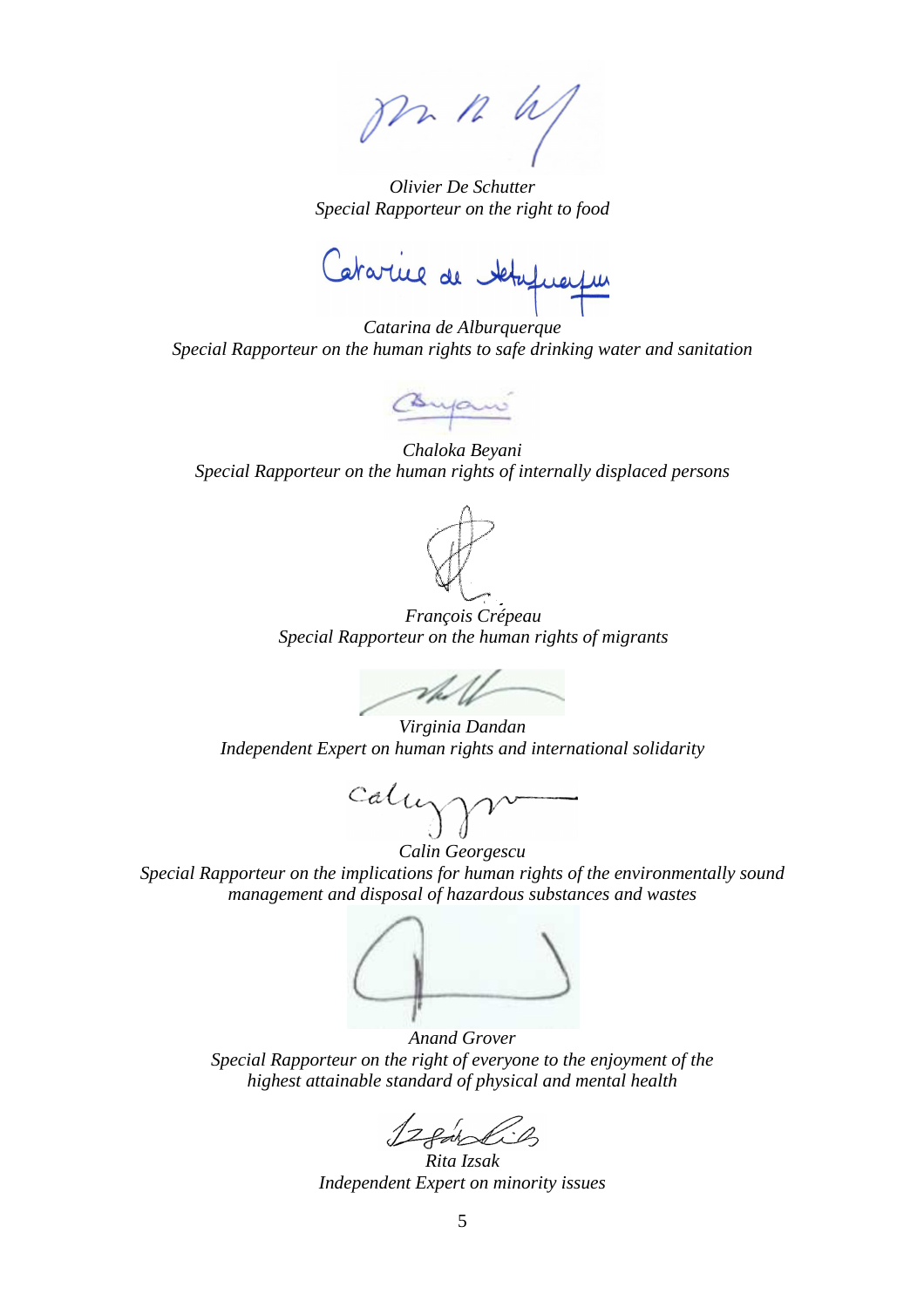

*Maina Kiai Special Rapporteur on the rights to freedom of peaceful assembly and of association* 



*Frank La Rue Special Rapporteur on the promotion and protection of the right to freedom of opinion and expression* 



*Cephas Lumina Independent Expert on the effects of foreign debt and other international financial obligations of States on the full enjoyment of human rights, particularly economic, social and cultural rights* 

 $l = \frac{1}{2}$ 

*Rashida Manjoo Special Rapporteur on violence against women, its causes and consequences* 



*Najat Maalla M'jid Special Rapporteur on the sale of children, child prostitution and child pornography*

Aguerpolar

*Raquel Rolnik Special Rapporteur on adequate housing as a component of the right to an adequate standard of living, and on the right to non-discrimination in this context*